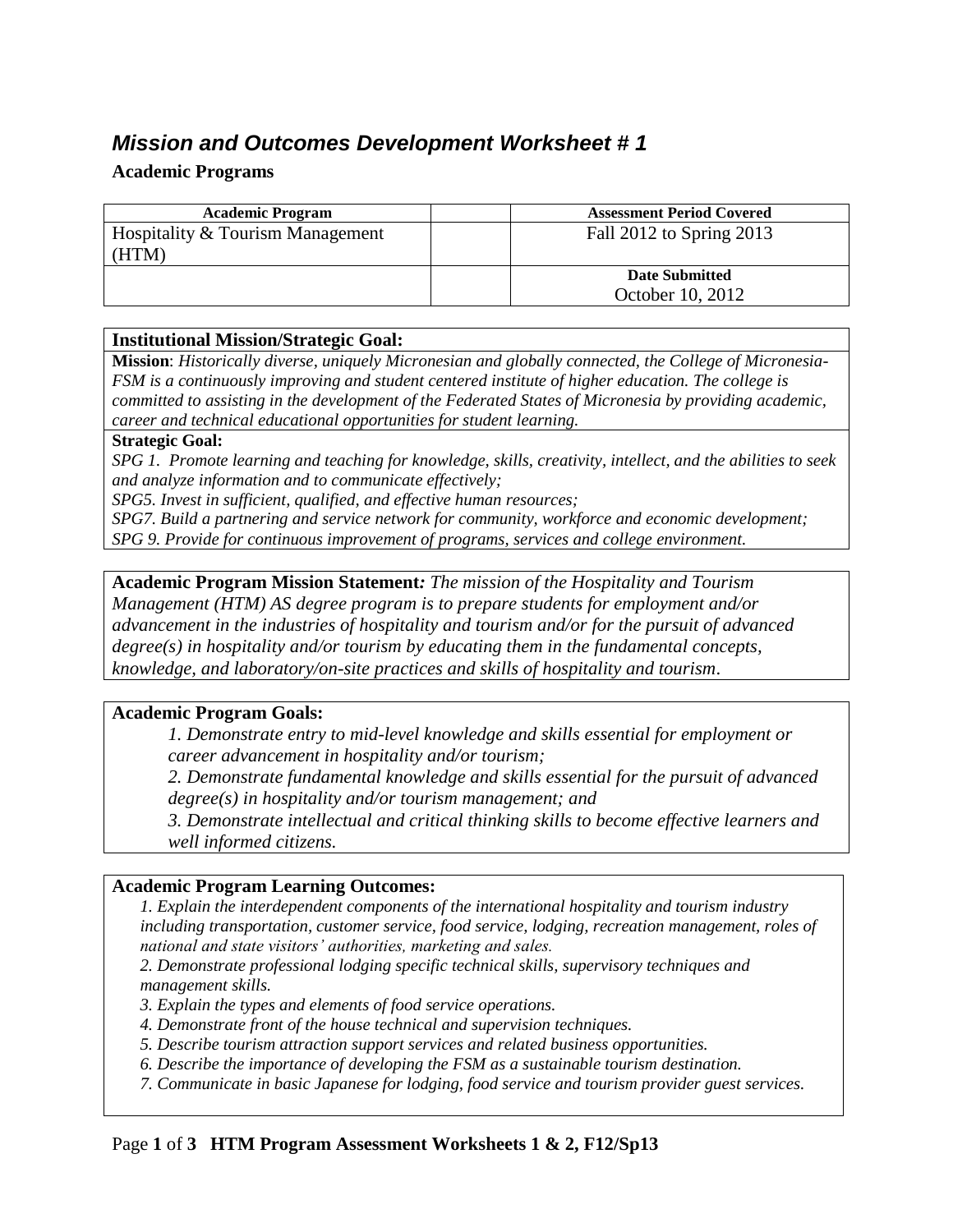### *WORKSHEET #1 cont.*

## **Program Review Improvement Outcome:**

- Improve SLOs of all HTM major courses to include authentic assessment strategies ;  $\bullet$
- Reduce the number of graduation credits from 69 to 65 and number of major courses  $\bullet$ from 13 to 11;
- Establish an HTM Advisory Council;
- Improve enrollment management to schedule classes according to suggested schedule  $\bullet$ in College Catalog; and
- Provide faculty the relevant training for skills improvement and upgrading.

# *Assessment Plan Worksheet # 2*

## **Academic Programs**

| Hospitality & Tourism Management (HTM) |                                  |
|----------------------------------------|----------------------------------|
| <b>Academic Program</b>                | <b>Assessment Period Covered</b> |
| (c) Formative Assessment               | Fall 2012 to Spring 2013         |
| (X) Summative Assessment               |                                  |

|    | <b>Evaluation questions</b>                                                                                                                                   | Data sources                                                                    | <b>Sampling</b>                                                                            | <b>Analysis</b>                          |
|----|---------------------------------------------------------------------------------------------------------------------------------------------------------------|---------------------------------------------------------------------------------|--------------------------------------------------------------------------------------------|------------------------------------------|
| 1. | Do graduates need both FL120 and<br>FL160 to be able to communicate<br>in basic Japanese for lodging, food<br>service and tourism provider guest<br>services? | Course SLOs,<br>sample exercises,<br>and other relevant<br>materials.           | 100% of students<br>enrolled in both<br>courses.                                           | Will be<br>descriptive and<br>narrative. |
| 2. | Do any of the major courses<br>prepare and equip students with<br>proper communication skills?                                                                | Course SLOs                                                                     | 100% of all HTM<br>major courses and<br>other major<br>required courses.                   | Will be<br>narrative.                    |
| 3. | Are the proficiency levels of all<br>faculty members meeting<br>standards?                                                                                    | Faculty<br>evaluations,<br>sample writings,<br>and other relevant<br>materials. | 4 faculty<br>members teaching<br>major HTM<br>courses.                                     | Will be<br>descriptive and<br>narrative. |
| 4. | Are students and faculty involved<br>with the community and<br>stakeholders?                                                                                  | Division calendar,<br>monthly reports,<br>and other related<br>activities.      | Activities with at<br>least 25%<br>involvement.                                            | Will be<br>descriptive and<br>narrative. |
| 5. | Do 70% of the students graduate<br>from the program according to the<br>five scheduled semesters or within<br>two years?                                      | Graduation data<br>per student; IDPs                                            | HTM majors<br>beginning Fall<br>2011 to Spring<br>$2013$ with<br>continuous<br>enrollment. | Will be<br>descriptive and<br>narrative. |